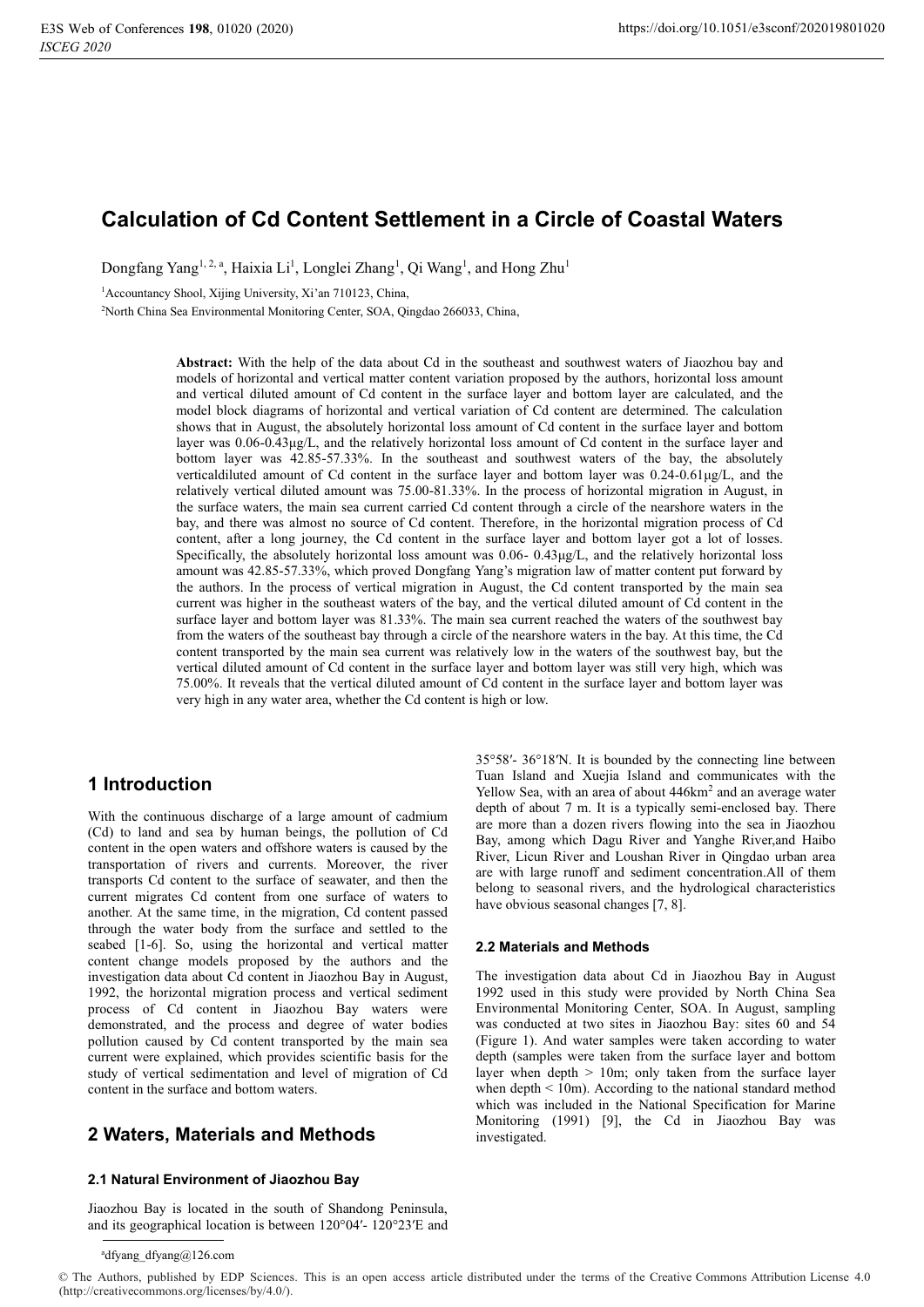

## **3 Results**

#### **3.1 Waters from Southeast Bay to Southwest Bay**

In August, in the bay mouth waters of Jiaozhou Bay, the Cd content transported by the main sea current was 1.11μg/L. The main sea current entered Jiaozhou Bay with high content of Cd and reached the southeast of the bay. Then, the current circled the nearshore waters in the bay, reaching the southwest of the bay. Finally, it left Jiaozhou Bay (Figure 2).

In August, in the southeast waters of Jiaozhou Bay, the site is 60. In the southwest waters of Jiaozhou Bay, the site is 54.

In the surface waters, the main sea current carried Cd content of 1.11μg/L into the bay waters, reaching site 60 with Cd content of 0.75μg/L. Then the current circled the nearshore waters in the bay, arriving at site 54 with Cd content of 0.32μg/L. In the bottom waters, the main sea current entered the bay waters through the southern waters of bay mouth and reached site 60, with a Cd content of 0.14μg/L. Then the main sea current circled the nearshore waters of the bay, and reached site 54 with a Cd content of 0.08μg/L. Therefore, in the movement process of the bay current, the Cd content was constantly decreasing in both surface waters and bottom waters.



#### **3.2 Definitions of Horizontal Matter Content Change**

In Jiaozhou Bay, the bay current carried high matter content. And with the movement of the current, the matter content kept decreasing [10-13]. According to the definitions and formulae put forward by the authors, the horizontal loss amount, vertical diluted amount and vertical sediment amount of matter content are calculated. The horizontal loss amount of matter content can be divided into absolutely horizontal loss amount and relatively horizontal loss amount. The vertical diluted and sediment amounts of matter content can be divided into absolutely vertical diluted and sediment amounts and relatively vertical diluted and sediment amounts.

#### **3.3 Formulae for the Change of Horizontal Matter Content**

In the surface waters from southeastern bay to southwestern bay, it is assumed that the matter (M) content in southeast waters is A and that in southwest waters is B.

The absolutely horizontal loss amount of matter content is D>0 and the relatively horizontal loss amount of matter content is E from the southeastern waters to the southwestern waters of the bay. When D<0, it means that the absolutely horizontal loss amount of matter content is -D>0from the southwest waters of the bay to the southeast waters of the bay.

$$
D=A-B, E=|A-B|/max(A, B)
$$
 (1)

In the bottom waters from the southeast bay to the southwest bay, it is assumed that the matter content is a in the southeast and b in the southwest.

Similarly, the absolutely horizontal loss amount of matter content is d>0 and the relatively horizontal loss amount of matter content is from the southeast waters of the bay to the southwest waters of the bay. When  $d<0$ , it means that the absolutely horizontal loss amount of matter content is -d>0from the southwest waters of the bay to the southeast waters of the bay.

$$
d=a-b, e=|a-b|/max (a, b)
$$
 (2)

#### **3.4 Formula for the Change of Vertical Matter Content**

In the waters from southeast to southwest of Jiaozhou Bay, it is assumed that the matter content in the surface waters of southeast bay is A, and that in the bottom waters of southeast bay is a. It is assumed that the investigation site there is site n, and the absolutely vertical diluted amount of matter content is Vna>0 and the relatively vertical diluted amount of matter content is  $V_{\text{nr}}$ . When  $V_{\text{na}} \le 0$ , the absolutely verticalsediment amount of matter content is  $-V_{na}$  $\geq 0$ , and the relatively vertical sediment amount of matter content is  $V_{nr}$ .

$$
Vna=A-a, Vnr=|A-a|/max(A, a)
$$
 (3)

#### **3.5 Horizontal Loss Amount of Cd Content in the surface Layer and Bottom Layer**

It is assumed that from site 60 in southeast bay water area to site 54 in southwest bay water area simply refers to from A to B,and the matter content is mainly Cd content.The horizontal loss amount of Cd content in the surface layer and bottom layer is revealed through the horizontal change of Cd content.

In August, in the surface waters from southeast bay to southwest bay, passing through the nearshore waters of the bay, the Cd content changed greatly [10], and the horizontal loss amount of Cd content is calculated by formula (1) (Table 1).

**Table.1.** Horizontal loss amount of Cd content in the surface layer

| from A to B |  |  |
|-------------|--|--|
|             |  |  |

Meanwhile, in the bottom waters from southeast bay to southwest bay, passing through the nearshore waters of the bay, the Cd content in waters varied a lot [10], and the horizontal loss amount of Cd content is calculated by formula (2) (Table 2).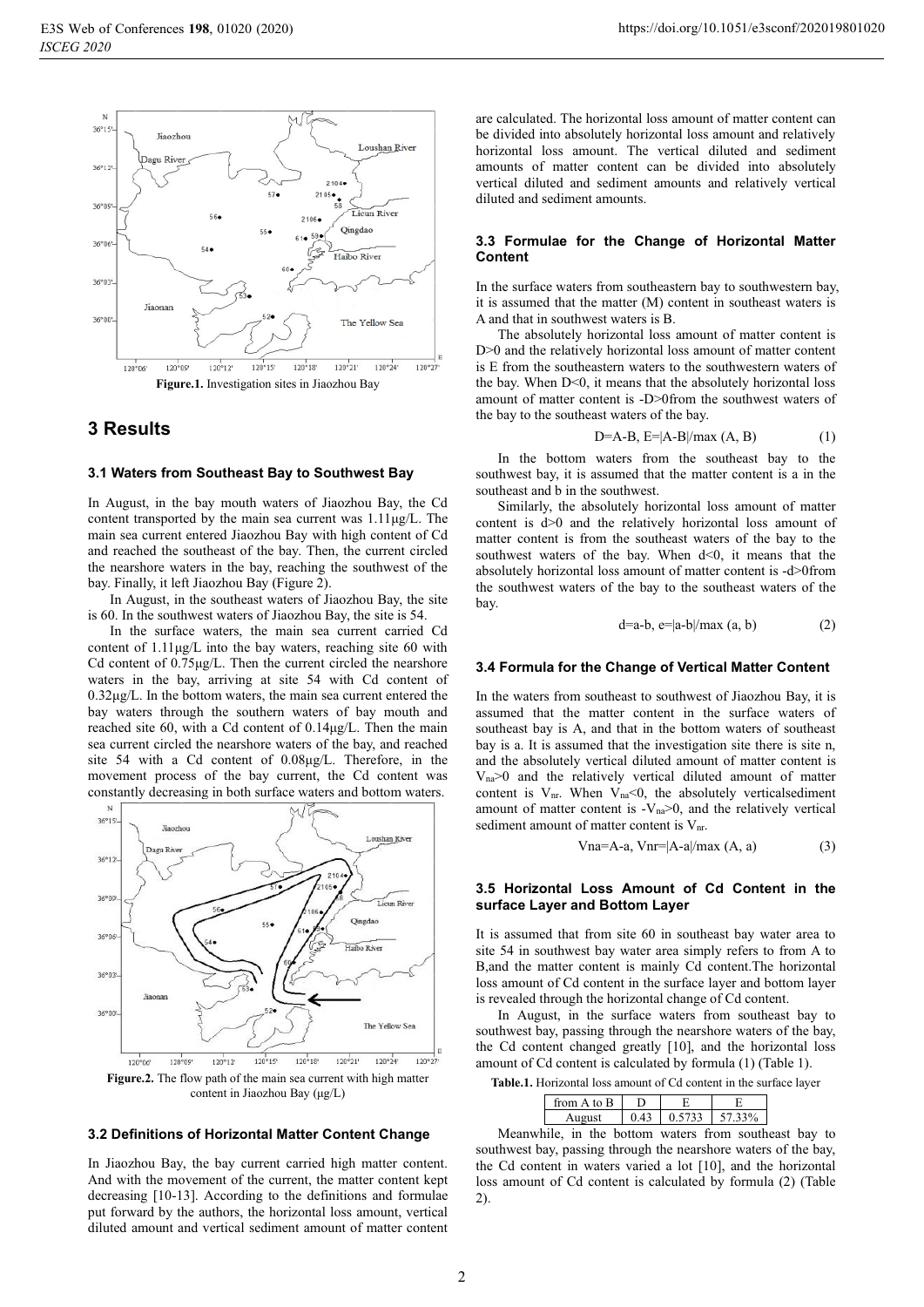**Table.2.** Horizontal loss amount of Cd content in the bottom layer

| trom A to B |       |      |
|-------------|-------|------|
|             | .4285 | 950/ |

### **3.6 Vertical Diluted and Sediment Amounts**

Matter content consists largely of Cd content. The vertical diluted and sediment amounts of Cd content in the surface layer and bottom layer were revealed through the vertical change of Cd content.

In August, in the waters from southeast to southwest of Jiaozhou Bay, the Cd content in the surface and bottom layers of the waters experienced major changes [11-13]. Through formula (3), the vertical diluted and sediment amounts of Cd content in the bottom layer were calculated (Table 3).

**Table.3.** Vertical diluted and sediment amounts of Cd in the surface layer and bottom layer

| Time   | waters                        | Vna  | Vnr    | Vnr    |
|--------|-------------------------------|------|--------|--------|
| August | Southeastern waters of<br>bav | 0.61 | 0.8133 | 81.33% |
|        | Southwestern waters of<br>bav | 0.24 | 0.7500 | 75.00% |

## **4 Discussion**

### **4.1 Changes of Cd Content Carried by Currents in the Bay**

Jiaozhou Bay is a shallow bay, which is generally dustpan-shaped and inclining straight, then inclining eastward in the bay mouth area.Its water is shallow in northwest and deep in southeast (Figure 3). In August, the main sea current carried high Cd content outside and passed through the bay mouth to the inside. Then the main sea current went along the northeast nearshore waters, to the most northeastern waters of the bay, reaching the estuary waters of Loushan River. After that, it turned to the west and passed through the coastal waters in the northern part of the bay. Afterwards, the current went to the westernmost waters in the northwest of the bay, reaching the estuary waters of Dagu River. And then it turned to the south, along the nearshore waters in the west of the bay, and reached the bay mouth waters (Figure 2).

So in August, the main sea current entered Jiaozhou Bay with a high Cd content of 1.11μg/L and encircled the nearshore waters of the bay. It means that the main sea current in the bay waters passed through the southeast and southwest waters of the bay successively. According to the principle of vertical water body effect of matter, horizontal water body effect of matter and water body effect proposed by the authors [11-13], the horizontal change of matter content reveals the loss effect of horizontal water body, while the changes of matter content in the surface layer and bottom layer reveal the sediment effect and dilution effect of vertical water body. Therefore, the horizontal and vertical migration processes of Cd content in the waters from the southeast of bay to the southwest of bay was quantitatively studied through the horizontal and vertical matter content change models presented by the authors.



#### **4.2 Horizontal and Vertical Variation of CD Content**

On the spatial scale, in the surface waters in the southeast of JiaozhouBay in August, the Cd content transported by the main sea current was 1.11μg/L. In the waters of Jiaozhou Bay, the Cd content carried by the main sea current reached the southeast waters of the bay first, and the Cd content was 0.75μg/L. Under the action of tides and currents in the bay, the Cd content was decreasing along the gradient. After the main sea current encircled the nearshore waters of the bay, it reached the southwest waters of Jiaozhou Bay, and the Cd content was 0.32μg/L. From the southeast of the bay to the southwest of the bay, the Cd content decreased continuously, which indicated that there was almost no source of Cd content to provide Cd content for the nearshore currents in the movement of main sea current in the nearshore waters. In the coastal waters around the bay, the Cd content was transported by Dagu River only, which was low 0.96μg/L. Thus, in the movement of main sea current, if there is no source to provide the ocean current with high matter content, the matter content carried by the ocean current will decrease constantly.<br>0.43 57.33%



**Figure.4.** Model block diagram of horizontal and vertical changes of Cd content in August

According to the change model of horizontal matter content raised by the authors, the calculation results show that in August, the horizontal loss amount of Cd content in the surface layer reached high 57.33% from the southeast waters of the bay to the southwest waters of the bay. The horizontal loss amount of Cd bottom layer content also reached a relatively high 42.85% (Figure 4). The vertical diluted amount of Cd content in the surface layer and bottom layer was high 81.33% in the southeast bay waters and high 75.00% in the southwest bay waters (Figure 4).

Therefore, in the southeast and southwest waters of the bay in August, the absolutely horizontal loss amount of Cd content in the surface layer and bottom layer was 0.06- 0.43μg/L, and the relatively horizontal loss amount of Cd content in the surface layer and bottom layer was 42.85-57.33%. The absolutely vertical diluted amount of Cd content in the surface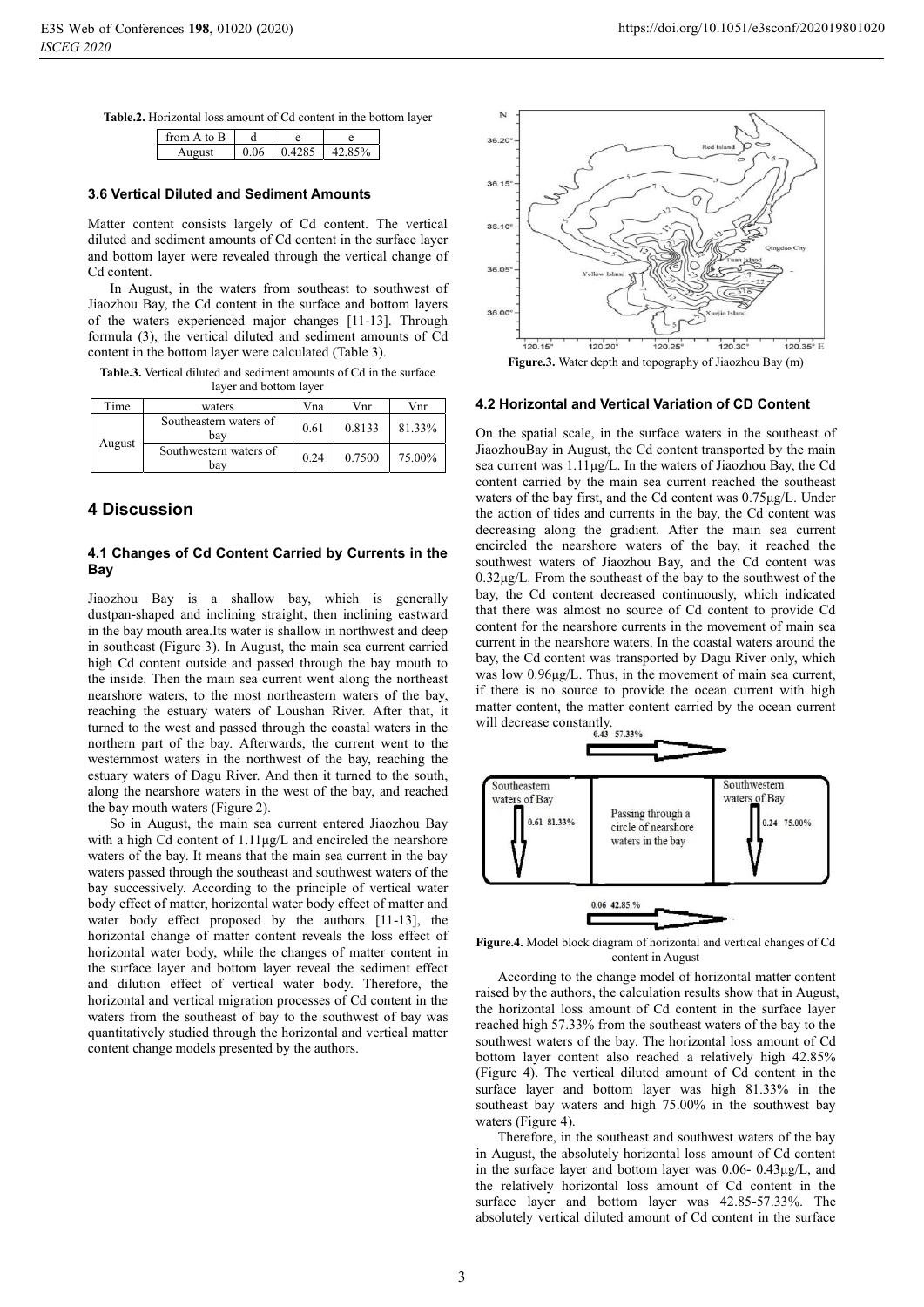layer and bottom layer was 0.24-0.61μg/L, and the relatively vertical diluted amount was 75.00-81.33%.

### **4.3 Horizontal Loss Amount**

In August, the horizontal loss amount of Cd content in the surface layer reached a relatively high 57.33% (Table 1) when the ocean current passed through a circle of the coastal waters in the bay from southeast of the bay to the southwest of the bay. Itshows that there was almost no source of Cd content. Accordingly, in the horizontal migration process of Cd content in the surface layer, almost half of Cd content in the surface layer was lost.And with the movement of ocean current, Cd content in it was greatly lost. As a result, the Cd content in the surface layer of the ocean current in the southeast of the bay was 0.75μg/L; and when it reached the southwest of the bay, the Cd content in the surface layer decreased to 0.32μg/L.

Simultaneously, the horizontal loss amount of Cd bottom layer content reached a relatively high 42.85% (Table 2) when the ocean current passed through a circle of the coastal waters in the bay from the southeast of the bay to the southwest of the bay. It indicates that the Cd content in the bottom layer from the southeast of the bay to the southwest of the bay sank to the sea floor and was buried there. Hence in the process of horizontal migration of Cd content in the bottom layer, a great deal of loss of Cd content in the bottom layer was caused after a long journey. The Cd content in the bottom layer was 0.14μg/L in the waters in the southeast of the bay, and decreased to 0.08μg/L when the ocean current reached the waters in the southwest of the bay.

So in the process of horizontal migration, in the surface waters in August, the main sea current carried Cd content through a circle ofthe nearshore waters in the bay, with almost no source of Cd content. Therefore, in the horizontal migration process of Cd content in the surface layer, after a long journey, the Cd content in the surface layer and the bottom layer was greatly lost, with the absolutely horizontal loss amount of 0.06- 0.43μg/L and the relatively horizontal loss amount of 42.85-57.33%.

#### **4.4 Vertical Loss Amount**

In Jiaozhou Bay in August, the Cd content transported by the main sea current was 1.11μg/L. The main sea current first came into the surface waters of the southeast bay, and then passed through a circle of the nearshore waters in the bay to the waters of the southwest bay. In the southeast waters of the bay, the vertical diluted amount of Cd content in the surface and bottom layers was 81.33%. It shows that the high Cd content transported by the main sea current reached the southeast waters of the bay first. And the high Cd content on the surface could rapidly and continuously settle to the seabed, where a high sediment and diluted amounts of 81.33% were obtained. In this way, the Cd content in the water body of the southeast bay had a high value of 0.75μg/L and a high sediment amount.

Then, the main sea current passed through a circle of the nearshore waters in the bay and reached the waters in the southwest of the bay. In the southwest waters of the bay, the vertical diluted amount of Cd content in the surface and bottom layers reached high 75.00%. It indicates that the high Cd content in the surface layer could rapidly and continuously settle to the seabed when the high Cd content transported by the main sea current passed through the nearshore waters in the bay. Therefore, the Cd content decreased from the high value of 0.75μg/L in the southeast bay to the low value of 0.32μg/L in the southwest bay. In the southwest waters of Jiaozhou Bay, although the Cd content in the surface has reached a low value, high sediment and diluted amounts of 75.00% were obtained at the seabed. In this way, the Cd content in the water body of

southwest bay had a low value of 0.32μg/L and a high sediment amount.

Therefore, in the process of vertical migration in August, the Cd content transported by the main sea current was relatively high in the southeast waters of the bay, and the vertical diluted amount of Cd content in the surface and bottom layers was as high as 81.33%. Although it was relatively low in the southwest waters of the bay, the vertical diluted amount of Cd content in the surface and bottom layers was high 75.00%. Accordingly, the main sea current reached the waters of the southwest bay from the waters of the southeast bay through a circle of the nearshore waters in the bay, and the vertical diluted amount of Cd content in the surface and bottom layers kept high.

## **5 Conclusion**

According to the horizontal and vertical change models of Cd content proposed by the authors, the horizontal loss amount and vertical diluted amount of Cd content in the surface and bottom layers were calculated, and the model block diagram of horizontal and vertical changes of CD content was determined.

In August, the absolutely horizontal loss amount of Cd content in the surface layer and bottom layer was 0.06- 0.43μg/L, and the relatively horizontal loss amount of Cd content in the surface layer and bottom layer was 42.85-57.33%. In the southeast and southwest waters of the bay, the absolutely vertical diluted amount of Cd content in the surface and bottom layers was 0.24-0.61μg/L, and the relatively vertical diluted amount was 75.00-81.33%.

In the process of horizontal migration in the surface waters in August, the main sea current carried Cd content through a circle of the nearshore waters in the bay, and there was almost no source of Cd content. Thus, in the horizontal migration process of Cd content in the surface layer, after a long journey, the Cd content in the surface layer and the bottom layer was greatly lost, with the absolutely horizontal loss amount of 0.06- 0.43μg/L and the relatively horizontal loss amount of 42.85-57.33%. It reveals that the main sea current transported high content of Cd into Jiaozhou Bay, and the Cd content was decreasing with the continuous movement of the current. When the current leftJiaozhou Bay, the Cd content carried by the current becomes low if there is no source to provide Cd content for the current in the process of current movement. It proves Dongfang Yang's migration law of matter content put forward by the authors: the longer the migration route of matter content, the greater the loss amount of matter content in the route. If the matter content comes from the same starting point and reaches the same end point, and the value of the content at the starting point is fixed, then the longer the way the matter content goes, the lower the value of the matter content at the end point.

In the process of vertical migration in August, the Cd content transported by the main sea current was high in the southeast waters of the bay, and the vertical dilutedamount of Cd content in the surface and bottom layers was 81.33%. The main sea current reached the waters of the southwest bay from the waters of the southeast bay through a circle of the nearshore waters in the bay. At this time, the Cd content transported by the main sea current was relatively low in the waters of the southwest bay, but the vertical diluted amount of the Cd content in the surface and bottom layers was still very high 75.00%,revealing that the vertical diluted amount of Cd content in the surface layer and bottom layer was very high in any water area, whether the Cd content was high or low.

## **References**

1. Dongfang Yang, Sixi Zhu, Fengyou Wang, Huazhong He and Yunjie Wu. The distribution and content of Cadmium in Jiaozhou